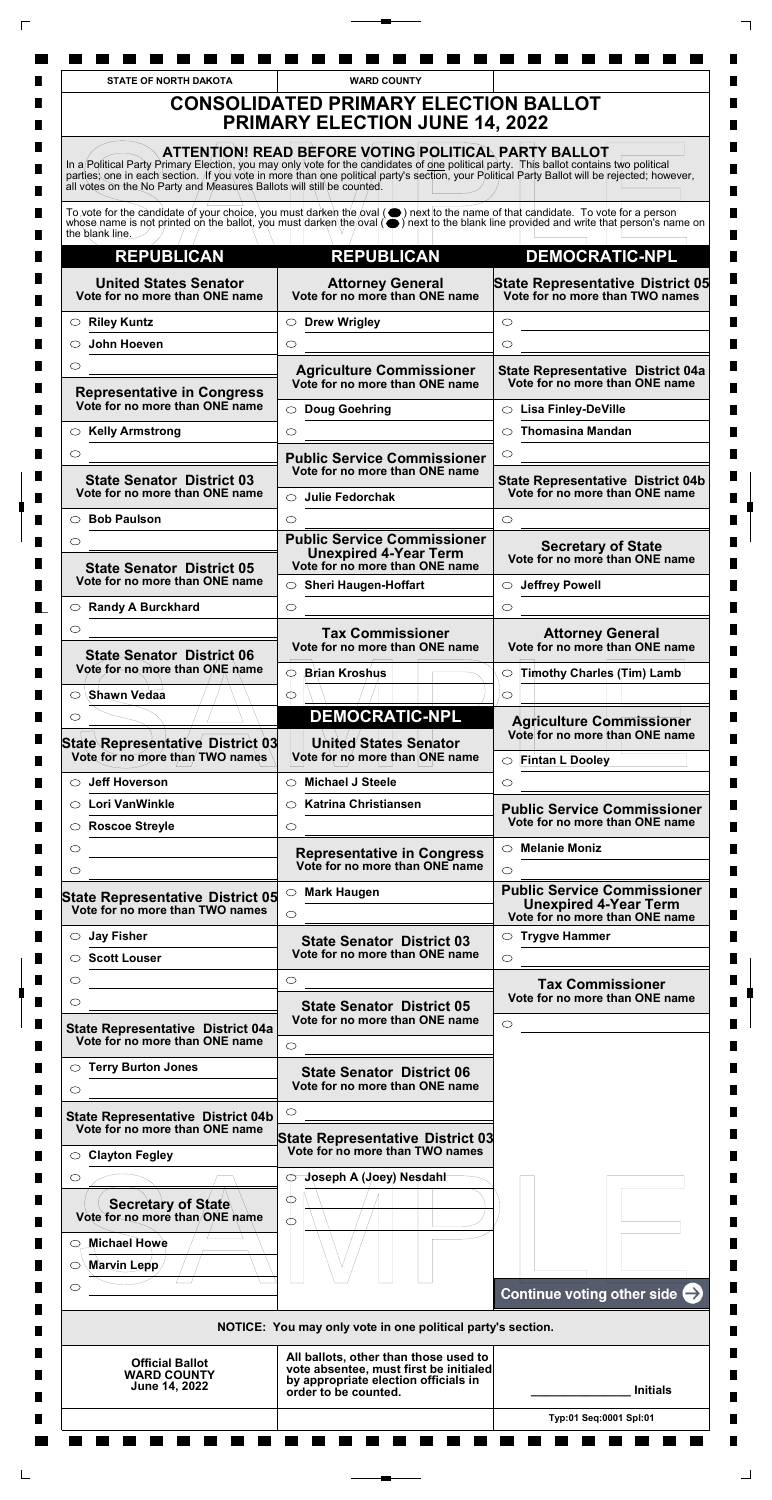| <b>NO-PARTY PRIMARY</b>                                                                   |                                                                                                                                                                                                                                                         |                                                  |
|-------------------------------------------------------------------------------------------|---------------------------------------------------------------------------------------------------------------------------------------------------------------------------------------------------------------------------------------------------------|--------------------------------------------------|
| <b>BALLOT</b>                                                                             | <b>Mayor</b><br>Donny brook<br>Vote for no more than ONE name                                                                                                                                                                                           | <b>Council Member</b><br><b>Makoti</b>           |
| To vote for the candidate of your choice,                                                 |                                                                                                                                                                                                                                                         | Vote for no more than TWO names                  |
| you must darken the oval $\left(\bigbullet\right)$ next to the<br>name of that candidate. | Dennis Huff<br>$\circledcirc$                                                                                                                                                                                                                           | <b>Brittany Giesen</b><br>$\circ$                |
| To vote for a person whose hame is not<br>printed on the ballot, you must darken the      | ∩                                                                                                                                                                                                                                                       | Dean Schenfisch<br>$\bigcirc$                    |
| oval (●) next to the blank line provided<br>and write that person's name on the blank     | <b>Mayor</b>                                                                                                                                                                                                                                            | $\circlearrowright$                              |
| line.∖                                                                                    | <b>Kenmare</b>                                                                                                                                                                                                                                          | $\circlearrowright$                              |
| <b>Justice of the Supreme Court</b>                                                       | $\mathsf{\color{red}\mathsf{\color{black}\mathsf{\color{black}\mathsf{\color{black}\mathsf{\color{black}\mathsf{\color{black}\mathsf{\color{black}\mathsf{\color{black}\mathsf{\color{black}\mathsf{\color{black}}}}}}}$ Vote for no more than ONE name | <b>Council Member</b>                            |
| Vote for no more than ONE name                                                            | $\circlearrowright$ Arlen Gartner                                                                                                                                                                                                                       | <b>Ryder</b><br>Vote for no more than TWO names  |
| ○ Daniel J Crothers                                                                       | <b>Tami Ware</b><br>$\circ$                                                                                                                                                                                                                             |                                                  |
| $\circ$                                                                                   | $\circ$                                                                                                                                                                                                                                                 | $\circ$ James Hagen                              |
| <b>Judge of the District Court</b>                                                        | <b>Mayor</b>                                                                                                                                                                                                                                            | <b>Jason Christensen</b><br>◯                    |
| <b>No. 2</b>                                                                              | <b>Makoti</b><br>Vote for no more than ONE name                                                                                                                                                                                                         | $\circ$                                          |
| <b>North Central Judicial District</b><br>Vote for no more than ONE name                  |                                                                                                                                                                                                                                                         | ◯                                                |
|                                                                                           | $\circ$ Chase Karna                                                                                                                                                                                                                                     | <b>Council Member</b>                            |
| $\circ$ Gary H Lee                                                                        | $\circ$                                                                                                                                                                                                                                                 | <b>Sawyer</b><br>Vote for no more than TWO names |
| $\circ$                                                                                   | <b>Mayor</b>                                                                                                                                                                                                                                            |                                                  |
| <b>Judge of the District Court</b>                                                        | <b>Minot</b><br>Vote for no more than ONE name                                                                                                                                                                                                          | <b>Philip Kampman</b><br>$\circ$                 |
| <b>No. 5</b><br><b>North Central Judicial District</b>                                    | $\circ$ Shaun Sipma                                                                                                                                                                                                                                     | $\circ$<br>$\circ$                               |
| Vote for no more than ONE name                                                            | $\circ$ Thomas Michael Ross                                                                                                                                                                                                                             |                                                  |
| $\circ$ Todd L Cresap                                                                     | <b>Miranda Schuler</b><br>◯                                                                                                                                                                                                                             | <b>Council Member</b><br><b>Kenmare</b>          |
| ◯                                                                                         | ◯                                                                                                                                                                                                                                                       | Vote for no more than THREE names                |
| <b>County Commissioner</b>                                                                | <b>Mayor</b>                                                                                                                                                                                                                                            | $\circ$ Cathleen Hall                            |
| Vote for no more than TWO names                                                           | <b>Sawyer</b><br><b>Unexpired 2-Year Term</b>                                                                                                                                                                                                           | <b>Tammy Knutson</b><br>$\circlearrowright$      |
| ○ Lance Makeeff                                                                           | Vote for no more than ONE name                                                                                                                                                                                                                          | <b>Justin Patterson</b><br>◯                     |
| Alan Walter<br>$\circ$                                                                    |                                                                                                                                                                                                                                                         | O                                                |
| John Fjeldahl<br>$\bigcirc$                                                               | <b>Mayor</b>                                                                                                                                                                                                                                            | O                                                |
| Jason Olson<br>◯                                                                          | Surrey                                                                                                                                                                                                                                                  | ◯                                                |
| O                                                                                         | Vote for no more than ONE name                                                                                                                                                                                                                          | <b>Council Member</b>                            |
| $\circ$                                                                                   | Charles/Tollefson<br>$\circlearrowright$                                                                                                                                                                                                                | Minot<br>Vote for no more than THREE names       |
| <b>County State's Attorney</b>                                                            | <b>Michael Thiesen</b>                                                                                                                                                                                                                                  |                                                  |
| Vote for no more than ONE name                                                            | $\circ$                                                                                                                                                                                                                                                 | ○ Lisa Olson                                     |
| $\circ$ Rozanna (Roza) Larson                                                             | <b>Council Member</b>                                                                                                                                                                                                                                   | <b>Darrik Trudell</b>                            |
| $\circ$                                                                                   | <b>Burlington</b><br>Vote for no more than TWO names                                                                                                                                                                                                    | <b>Mark Jantzer</b>                              |
| <b>County Sheriff</b><br>Vote for no more than ONE name                                   |                                                                                                                                                                                                                                                         | <b>Paul Pitner</b><br>⌒                          |
| ○ Robert Roed                                                                             | <b>Jerick Hedges</b><br>$\circ$<br><b>Devra Smestad</b><br>$\bigcirc$                                                                                                                                                                                   | <b>Zachary Raknerud</b><br>◯                     |
| $\circlearrowright$                                                                       | <b>Shannon Johansen</b><br>◯                                                                                                                                                                                                                            | $\circlearrowright$<br>$\circ$                   |
| <b>Director, Garrison Diversion</b>                                                       | <b>Michael Rusciolelli</b><br>$\circ$                                                                                                                                                                                                                   | $\circ$                                          |
| <b>Conservancy</b>                                                                        | $\circ$                                                                                                                                                                                                                                                 |                                                  |
| Vote for no more than ONE name<br>$\circ$ Alan Walter                                     | $\circ$                                                                                                                                                                                                                                                 | <b>Council Member</b><br><b>Surrey Ward 1</b>    |
|                                                                                           |                                                                                                                                                                                                                                                         | Vote for no more than ONE name                   |

٦

 $\sqcup$ 

 $\overline{\Gamma}$ 

 $\sqcup$ 



 $\blacksquare$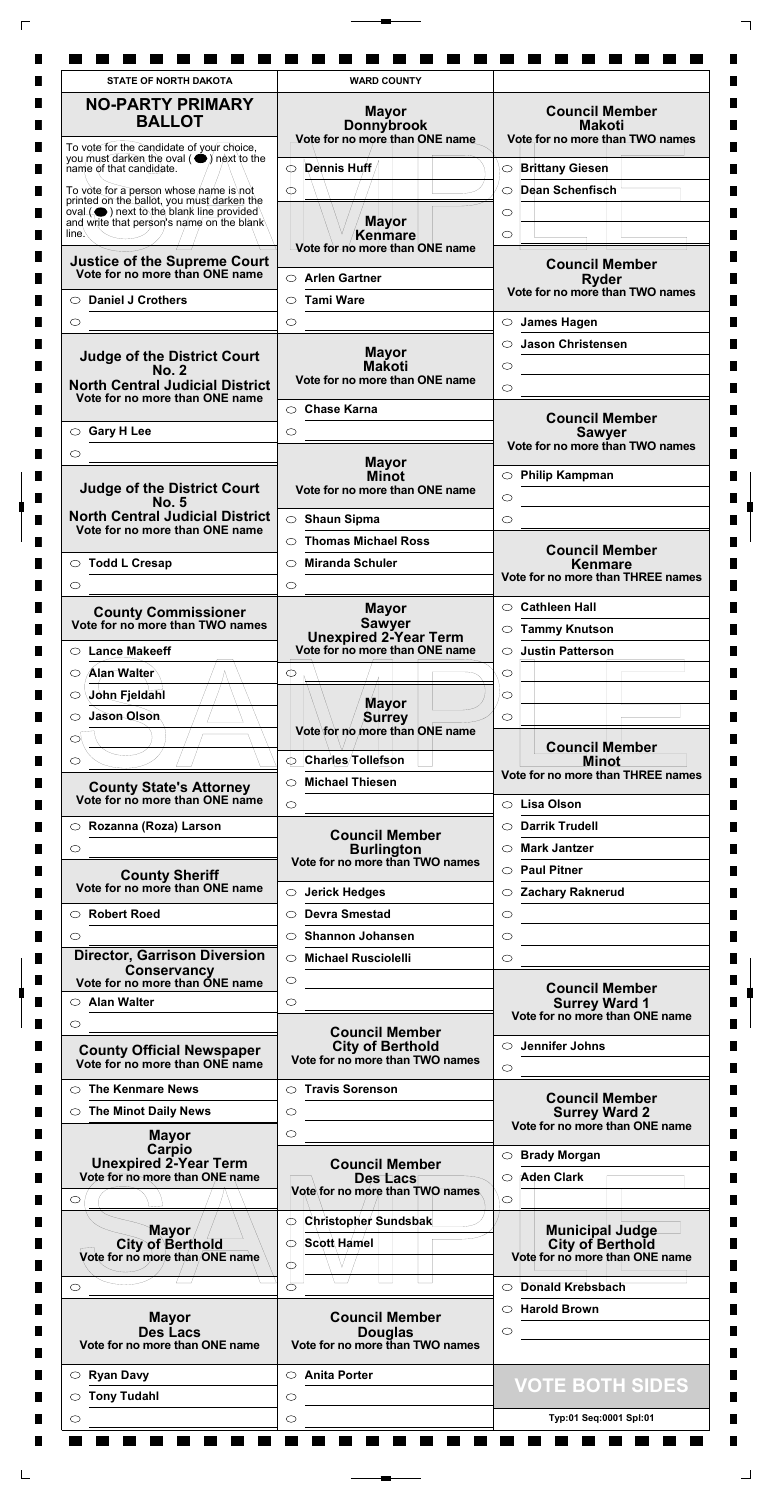